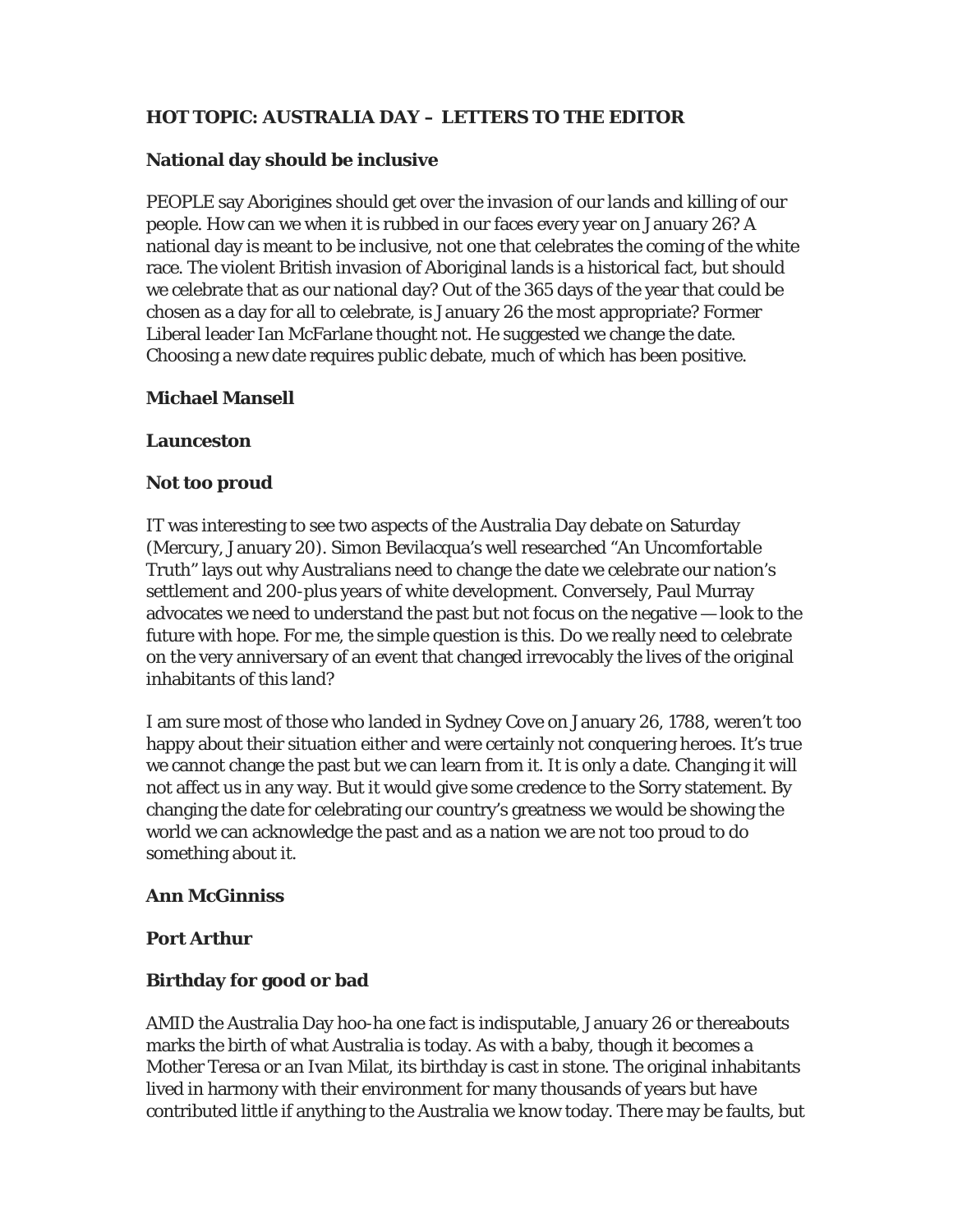in the main it is a country of which we can be proud, and one we can consider ourselves lucky in which to live. For those with an undying hatred of anything we have inherited from our English heritage perhaps we should offer May 8, 1897, the birth of what became the Australian Football League. You can't offend anyone with that, especially us diehard supporters of one of the original eight teams.

# **Peter Troy**

### **Kingston**

#### **What makes us, us**

THE debate rages again about the day that is Australia Day. Some Aussies feel this date does not engender the Aussie spirit because of what that day represents to some. I have a solution. The Commonwealth of Australia constitution Act was passed in British Parliament on July 9, 1900. If ever a day or date had special significance to this country, surely this must be the day. We became us on that day. Simple, Australia Day, July 9.

## **David Horne**

### **Dynnyrne**

## **Change the name**

IT seems much of the division arising from Australia Day may be averted by changing its name to reflect the character of our current population. Most of us have no pride in the convict transport system but we do value the merits of improving the conditions of Aboriginal communities and the encouragement of citizenship for immigrants and refugees. The sharing of Australia today is a much worthier cause for celebration than the convict settlement of long ago. A recognition of that sharing would do much to unite the nation.

## **J.L. Berry**

## **Howrah**

## **Treaty day**

AUSTRALIA is the only Commonwealth country without a treaty with its indigenous people. New Zealand has the Treaty of Waitangi signed in 1840 where over 500 Maori chiefs and representatives of the British Crown signed what is been seen as the document that founded New Zealand. It is celebrated on February 6 without the rancour January 26 creates. A treaty between Aboriginal people and non-indigenous Australia could be commemorated as a Founders' Day on a date other than January 26 and when the weather is still conducive to a barbecue and a holiday.